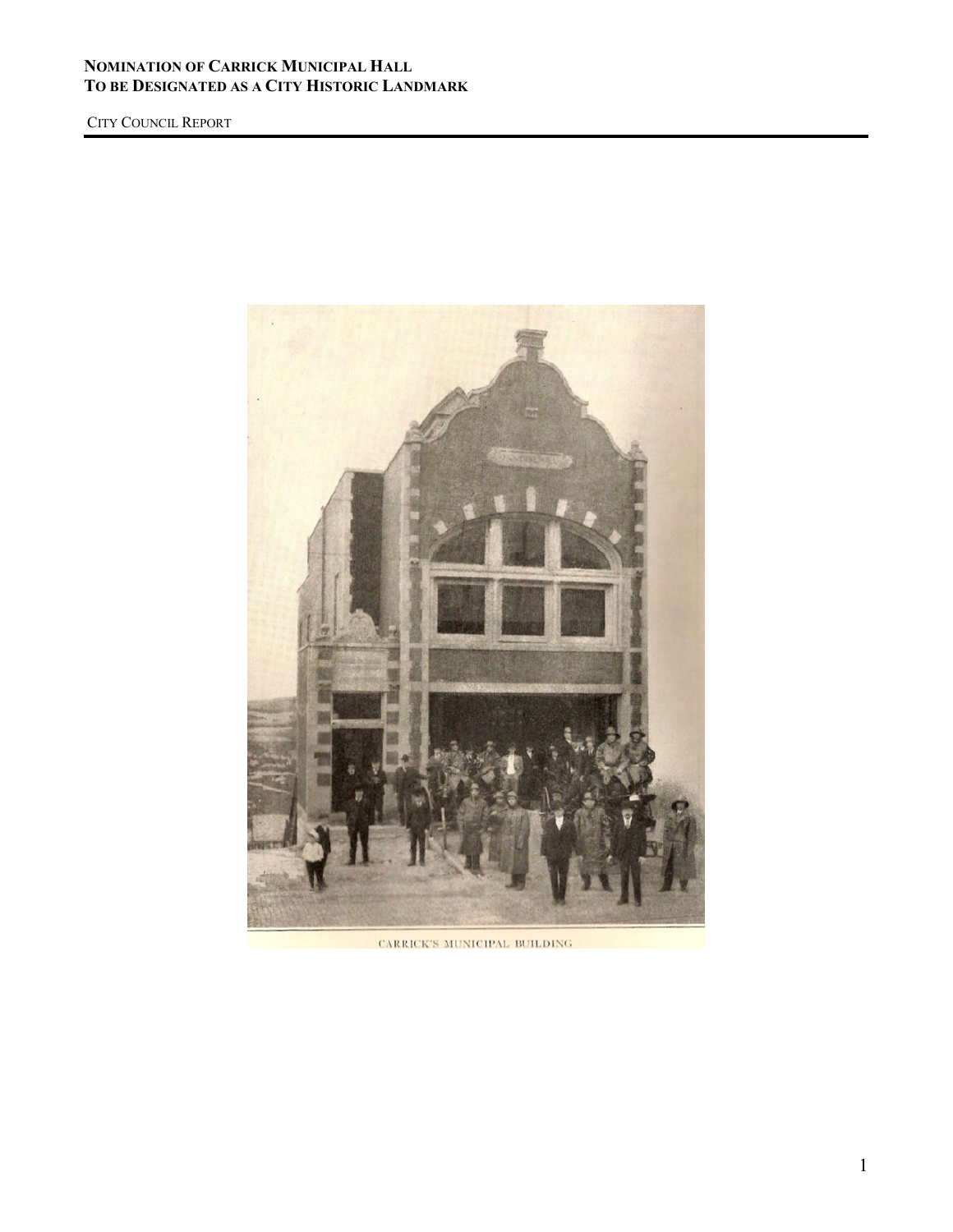CITY COUNCIL REPORT

## **CARRICK MUNICIPAL HALL - HISTORIC NOMINATION STAFF REPORT**

| Address of Property  1806 Brownsville Road |  |
|--------------------------------------------|--|
|                                            |  |
|                                            |  |
|                                            |  |
|                                            |  |
|                                            |  |
|                                            |  |
|                                            |  |
|                                            |  |

## **FORMAL ACTION REQUIRED BY THE HISTORIC REVIEW COMMISSION:**

- 1. Act on the Preliminary Determination of Eligibility for Historic Designation (November 7, 2018)
- 2. Conduct a public hearing for the Historic Designation (December 5, 2018)
- 3. Review the Report prepared by staff for the property in question, and make a recommendation to the City Council on the Historic Designation (December 5, 2018)

## **FORMAL ACTION REQUIRED BY THE PLANNING COMMISSION:**

- 4. Conduct a public hearing for the Historic Designation (January 29, 2019)
- 5. Review the recommendations of the Historic Review Commission and make a recommendation to the City Council on the Historic Designation (January 29, 2019)

## **FORMAL ACTION REQUIRED BY THE CITY COUNCIL:**

- 6. Conduct a public hearing
- 7. Review the recommendations of the Historic Review Commission and the City Planning Commission and take action on the Historic Designation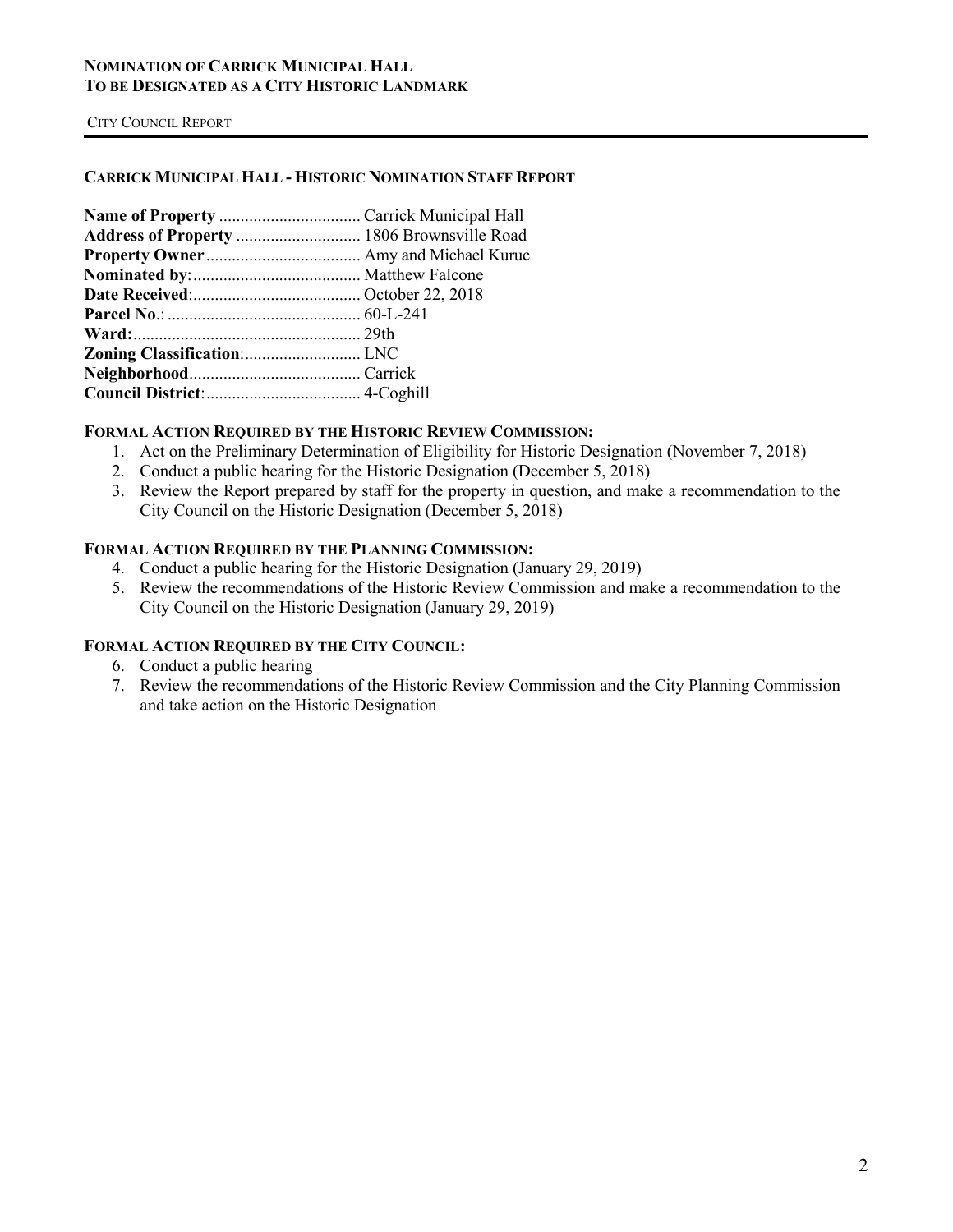CITY COUNCIL REPORT

## **FACTS**

**1.** On October 22, 2018 , the staff of the Historic Review Commission received an application for the nomination of the Carrick Municipal Hall to be designated as a City Historic Structure.

## **2. Description of the Carrick Municipal Hall** (as *extracted from the nomination form*)

The former Carrick Municipal Hall is a brick and stone building constructed using Eclecticism architecture with a heavy influence from Dutch Revival. Without its arching parapet that once stood along the roofline, one might say that the building reflects Classical architecture. The primary façade fronts Brownsville Road and reflects a two-story, two-bay historically municipal building set close to its neighbors, but free-standing.

The north bay stands two stories tall and has a flat rubber roof which is lined with a stone capped brick and poured concrete parapet. On the corners of the roofline sit the stone plinths reflecting part of the original design of the roof. These plinths held the limestone ball finials which sat on either side of the arching parapet. The red brick structure covers the façade of the two stories, ornamented throughout by the use of a rusticated stringcourse as well as alternating voussoirs, quoins, and coping. On the second story, a mix of stone and brickwork flank a large elliptical window. The window is divided into four sections, though different from the original three sections, the large window remains its original size. The bottom row of windows now consists of double hung windows while the arched second row consists of panes of window glass. Stone quoins decorate the window along its arch. Below the window a one bay fire truck entrance with wooden slat doors stands in the once heavily trafficked fire fighters driveway leading to Brownsville Road. While certain aspects and features have changed throughout the years on the building, its historical image remains the same. The building is set back from the street just as it was in 1910 while its neighboring buildings remain further out on the sidewalk.

The second bay fronts Brownsville Road as well and stands as a one-story entrance bay on the south faced in brick work and accentuated by the same buff colored stone quoins. This south bay is topped with a stone medallion inscribed "Erected 1905". This pediment is flanked on either side by limestone ball finials sitting atop stone plinths matching the stone finials and plinths that once stood on either side of the arching parapet along the roof. Just below this, sits a limestone plaque reading "Borough of Carrick Incorporated June 21, 1904".

## **3. History of the Carrick Municipal Hall** (as *extracted from the nomination form*)

The earliest documented settlers in the community that would become the neighborhood of Carrick can be traced to 1763, when 2,400 acres of land granted to Major John Ornsby by King George III. Ornsby would be the first to settle what is now Carrick. The land granted to Ornsby included a long stretch of road originally used by Native Americans as a trading route. The road continued its purpose through many name changes and owners, serving as a trade route for farmers and merchants who both lived and frequented the area. This stretch is currently known as Brownsville Road.

"In 1818, Noble Calhoun bought all of what is now Carrick for \$5,000 from Nicholas Bausman. Calhoun sold the land to William Noble in 1842." Part of what is today known as Carrick was originally Engleartville, receiving its name from the local Engleart Glass Works. The other portion of what is today Carrick was known as Spiketown, named for the Speikers (also Speicher), a prominent mining family. It was not until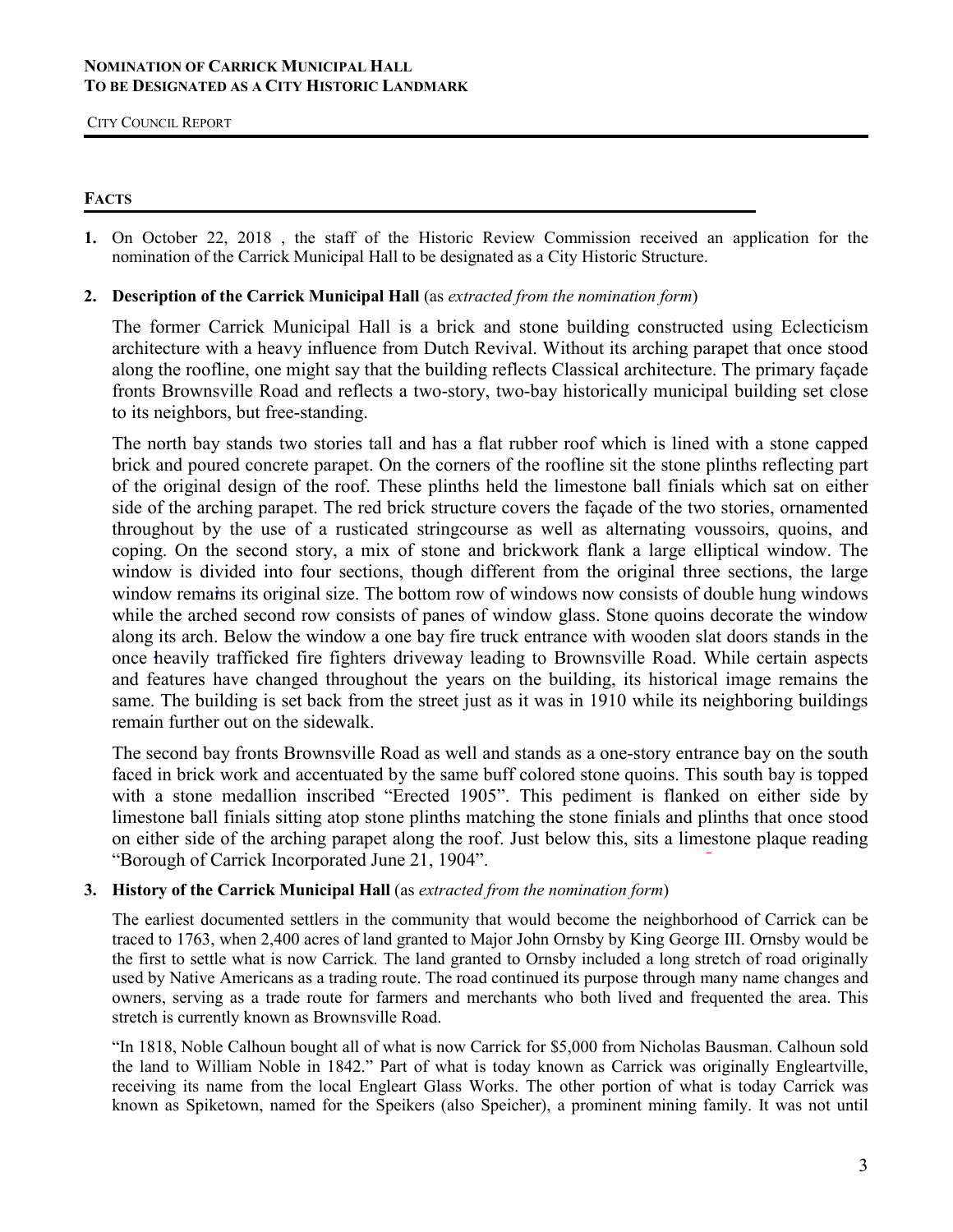#### CITY COUNCIL REPORT

1853 that the area was officially named Carrick. The name was selected by a physician, Dr. John O'Brien who came up with the name Carrick in honor of his hometown in Ireland, Carrick-on-Suir.

Between 1763 and 1927, Carrick became known for a variety of industries. The most prominent were farming and mining. Farming was a highly sought-after position in Western Pennsylvania due to the need for food, and quality farming conditions. Due to the need for trade of these crops Brownsville Road became a heavily trafficked street. During the 1850s Carrick switched to focus on mining which was due in large part to the Speiker family and other miners who found that the land was rich with coal. The discovery of coal created an opportunity for a new industry in the area. In much of Western Pennsylvania, the discovery of coal was treated as an opportunity to generate wealth. The discovery of coal furthered the need for trade transportation routes. Brownsville is one of the longest running roads in the area and was used for transportation of farm goods to parts of the city and surrounding areas, like Baldwin, Brentwood, and Mt. Oliver. Since Brownsville Road was a dirt road at the time, access to and from Carrick was restricted during certain months and almost always when it rained. Eventually, the Carrick portion of Brownsville Road was changed to a brick road, the first major infrastructure change in Carrick.

Carrick was officially christened a borough in 1904 as the area was on the rise. With an influx of people and industries generating revenue, the people of Carrick became increasingly interested in local governance that was more reflective of their interests. To have a government, there must be some place for them to convene and talk about the town. This is where the former Carrick Municipal Building comes in. With Carrick becoming a borough and being built up with homes and businesses a central fire and police station were increasingly necessary amenities for a dense urban environment. Due to the industries that filled Carrick, the borough began to see many affluent citizens acquiring land and constructing large- scale houses that still stand today. The William Wigman House (1425 Brownsville Road), Thomas Sankey Mansion (2727 Churchview Avenue), and the Impton Mansion (no longer standing) are all excellent examples of the scale at which these mansions were built. Many of the houses constructed were made from brick and stone. These materials were more expensive at the time and were used as a sign of wealth. By this time, very few farms remained in the area, signaling the changing of industries almost completely.

The main goal for the borough building was to service the community in three very specific ways. The first would be the borough meeting hall. This hall was located on the second floor of the building and served as a place for public records and hearings on information that would affect the newly formed Carrick Borough. The second would be the police station. With a rise in population in the borough, there needed to be a way to keep the people safe. The police used the rear of the building as their main point of entrance and used the basement as their jail. Between the building and bell tower's conception in 1905, the police used the bell tower to ring in nightly 8:00 PM curfew. The final use, and most prominent, would be Engine Company No. 23 which was located on the first floor of the building. With the addition of a public fire company this meant that there would no longer be privately owned and operated fire stations. This meant that any incident involving fire would be handled in a more efficient manner that benefitted the public.

At the time that this building was designed and built, Carrick was beginning to undergo a rebuilding phase in more ways than one. New residents were flooding the area looking for work and a place to live. This ultimately signaled the changing of Carrick from a farm town to a more urban town. With the addition of the borough building, Carrick showed off its wealth a little bit. This is because the building does not match its surrounding area. Unlike the neighboring buildings, the Carrick Hotel and Caruso's Music Store, the Borough Building used a formal architectural style. Edward Stotz used the Eclecticism style for the building and based the design on Dutch Colonial Revival. The elaborate stringcourse, parapet, quoins and a forty-foot bell tower located on the roof distinguished the Borough Building from other buildings in the area.

The building was designed by renowned Pittsburgh architect Edward Stotz who has many of his buildings listed as historic landmarks throughout Pittsburgh. Stotz designed Schenley High School, Epiphany Catholic Church, and Oakmont Country Club. He is most noted for many of his school building designs. Creating the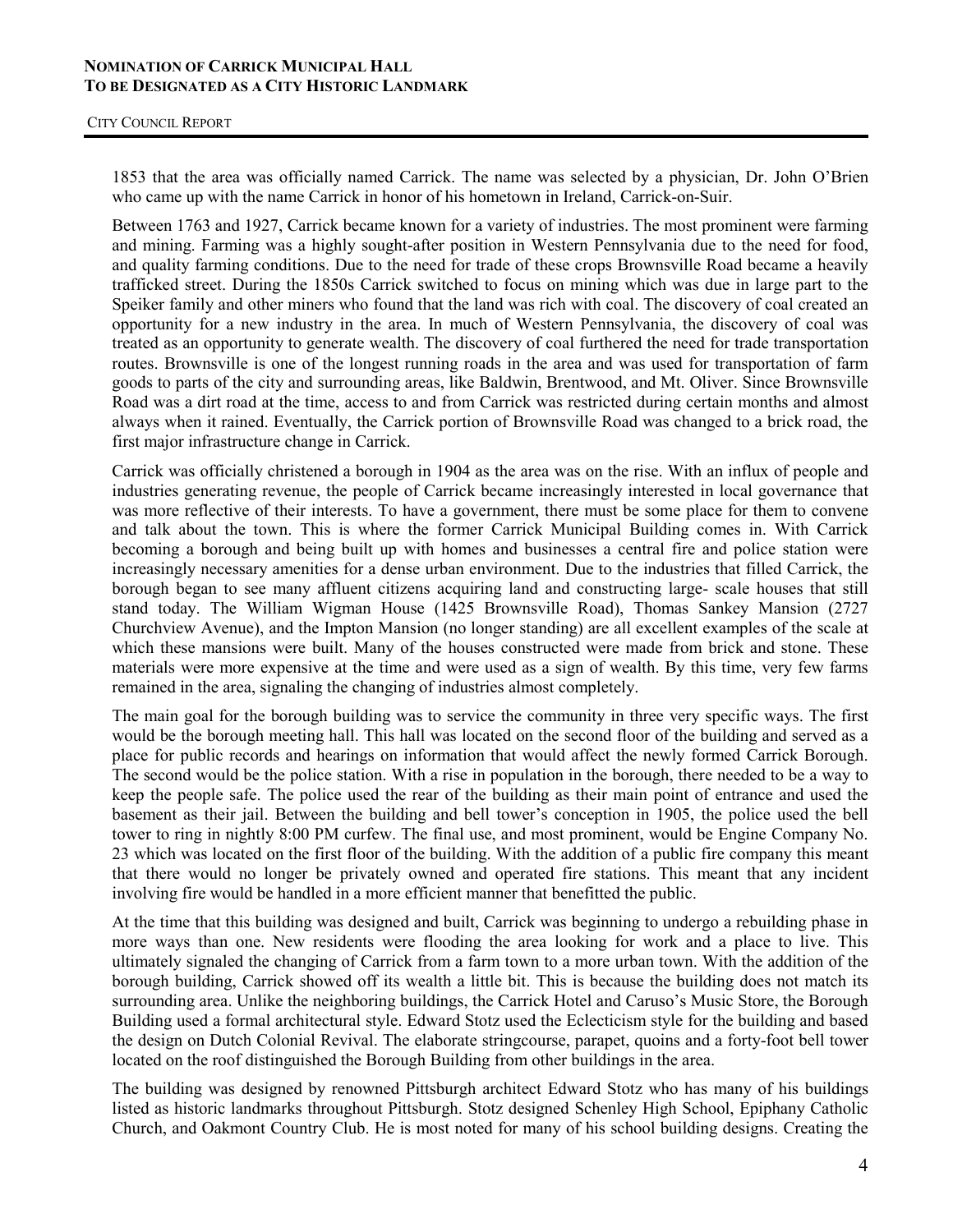#### CITY COUNCIL REPORT

first architecture firm in Pittsburgh, Stotz created a legacy that has lasted over one hundred and twenty-nine years.

It was through Ordinance No. 11 Section 1 on December 27, 1904, Stotz was officially selected to use his design for the two-story building "to be used a house for Fire Company, Town Hall, and for other Borough purposes". The contract for the construction of the building was awarded to the George M. Hall Company which is still in existence in the Pittsburgh area.

By contracting Stotz to design the building, the Carrick Borough Council was trying to show themselves off and attempt to take the steps necessary to become a more prominent town. As previously mentioned, Carrick had transitioned from a farming town to an industry-rich town filled with many large-scale mansions. Since the building was designed around 1904, Carrick was able to contract Stotz at a relatively early stage in his career. Stotz began designing at his firm in 1889 and continued through the 1930s with the bulk of his success coming in the twentieth century.

Many factors went into the planning of the borough building, but the engine company was by far the most influential in the design process. The large street-level entry to the building was put into place because the firemen had to get their large trucks in and out of the building. As seen from the image of the interior of the building, these trucks took up a lot of room. The building was then inset from the street because it would then be easier for the fire trucks to enter and exit the building without hitting neighboring buildings. The single door entryway to the left of the firetruck entrance was used to grant access to the stairs to go to the borough offices upstairs or to gain entry to the fire station. One large aspect that effected the design of the building was the bell tower on the roof. This tower stood close to forty feet high and could be seen from around Carrick. This not only was an aesthetic feature for Carrick but was also a functional space used for a multitude of purposes.

Stotz's firm survives today, although goes by a different name, MacLachlan, Cornelius, and Filoni. Through contact with board member and senior project architect Robert Russ, it was learned that the firm has a file for every building that Stotz designed, except the Carrick Borough Building file is missing from its compartment.

The Carrick Borough Council decided that Brownsville Road would be the street to build their Borough building on. For this to happen, Ordinance No. 12 had to be approved. The ordinance stated "authorizing and providing for the increase of the indebtedness of the Borough of Carrick in the sum of Twenty thousand (\$20,000) Dollars, by an issue of coupon bonds, for the purpose of purchasing a lot on Brownsville Road from F.H. Alborn and Wife, for the purpose of erecting a Borough Building on said lot, and for general Borough purposes; providing for an annual statement with the Clerk of the Court of Quarter Sessions, as required by law; and the performance of all other acts in the issue and sale of said bonds". The building is located along the main drag of Brownsville Road. This stretch is mostly known as the business section of Carrick. On March 25, 1905, the building was authorized, through Ordinance No. 19, for erection and "empowering the making of a contract for the building and the employing of an architect, also providing for payment out of bond".

Many factors went into the planning of the borough building, but the engine company was by far the most influential in the design process. The large street-level entry to the building was put into place because the firemen had to get their large trucks in and out of the building. As seen from the image of the interior of the building, these trucks took up a lot of room. The building was then set back from the street so it would be easier for the fire trucks to enter and exit the building without hitting neighboring buildings. The single door entryway to the left of the fire truck entrance was used to grant access to the stairs to go to the borough offices upstairs or to gain entry to the fire station. One large aspect was the bell tower on the roof. This tower stood close to forty feet high and could be seen from around Carrick. This not only was an aesthetic feature for Carrick but was also a functional space used for a multitude of purposes.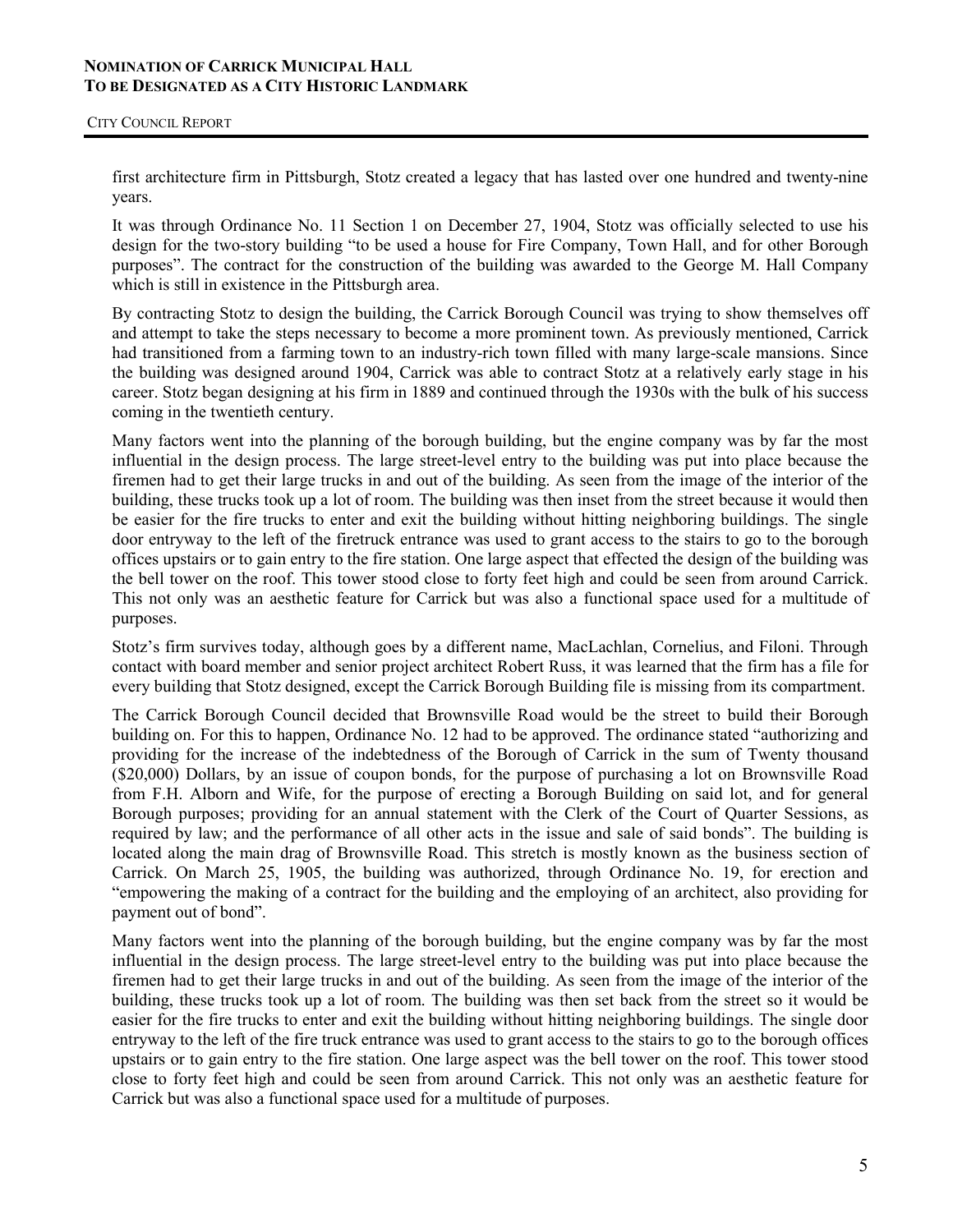#### CITY COUNCIL REPORT

In 1927 after debate and deliberation through much of 1926 amongst the town people and council members, Carrick was annexed into the city becoming the 29th ward. The final meeting of the Town Council of the Borough of Carrick was held on January 2, 1927. The Carrick and City Councils agreed that after the first Monday of January 1927, the Borough of Carrick would be annexed into the City of Pittsburgh. "The question of re-naming the Streets in Carrick Borough was discussed, and it was brought out that the City Clerk and City Planning Commission had tentatively agreed on a plan for the re-naming of these Streets, and Messrs. Koenig, Greaves and Descalzi were appointed a committee to consult with the City Clerk and the City Planning Commission in connection with this matter". After the council of Overbrook renamed the streets to protest the annexation of its borough, the city was hesitant to allow the council of Carrick to do the same. Unlike Overbrook, the renaming of streets was not an issue. At the same meeting the council agreed to push the conclusion dates for Rose Avenue and Carrick Park Improvement back to mid-1927 after Carrick was annexed.

By the time of annexation much of the area surrounding the building was built up into local businesses. By comparing the 1916 Hopkins Map to the 1932 Sanborn Map it is clear to see that the Municipal Building, formerly known as the Borough Building until 1916, was the one constant among the buildings. Many of the surrounding buildings went under structural transformations. Repairs of the local roads and installation of sanitation methods were also large undertakings for much of the borough's.

After Carrick was annexed into Pittsburgh the police and city offices were moved to different locations leaving Engine Company Number 23 as the sole occupant of the building. The engine company for the most part made few known changes to the building and its property; one such change was a storage building in the rear landscape of the building. The largest change to the building happened in 1933 when the bell tower was torn down for structural reasons. The tower served as a storage building. After the annexation of Carrick, the bell was only used on special occasions. Firemen used the tower to hang their hoses up to dry and from 1927 through 1933, after the nightly curfew was ended, was used to ring in the New Year.

In 1957, due to an aging building and advancing fire methods and technology, Engine Company Number 23 moved out of the former municipal building to a new building further down Brownsville Road. Between the departing of the engine company in 1957 and its purchase in 1988, the building remained largely empty and did not really serve a purpose for the community. Between 1988 and its most recent purchase in 2007, by the current owners Amy and Michael Kuruc, the building saw some slight renovations. Most notably the large second floor window is divided into four sections, though different from the original three sections, the opening remains its original size. The bottom row of windows now consists of double hung windows while the arched second row consists of panes of window glass. Amy and Michael turned the first floor into Farnsworth Gowns, a retail gown making business. A few years ago, their daughter Angelea moved into the second floor renovating the space into Blanc de Blanc Bridal Boutique.

## **4. Significance of the Carrick Municipal Hall** *(as extracted from the nomination form)*

The *Pittsburgh Code of Ordinances, Title 11, Historic Preservation, Chapter 1: Historic Structures, Districts, Sites and Objects* lists ten criteria, at least one of which must be met for Historic Designation. The nominator is of the opinion that the Carrick Municipal Hall meets several of the criteria as follows.

## *3. Its exemplification of an architectural type, style or design distinguished by innovation, rarity, uniqueness, or overall quality of design, detail, materials, or craftsmanship;*

The former Carrick Municipal Building embodies the use of the Eclecticism style which was popular from 1883 through 1926. The building has a heavy influence from the Dutch Colonial Revival architectural style.

The Eclecticism style was used by architects in an effort to keep the precedents set by previous historical works while allowing them to be creative and create designs that were not yet seen. This allowed for architects to be more creative and less concerned with being held down to one particular style. The one element that sets Eclecticism apart from other styles is its focus on creation rather than nostalgia. These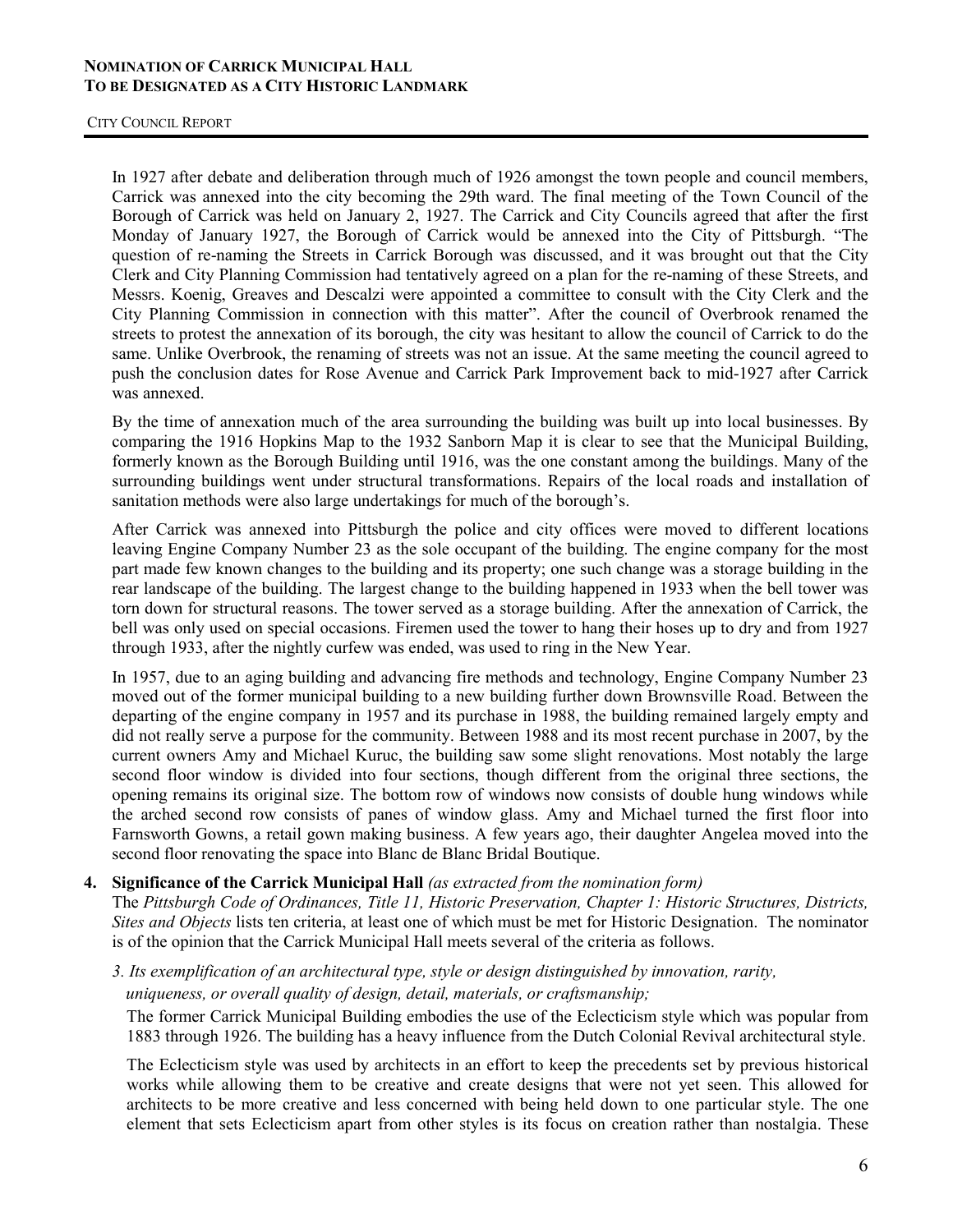#### CITY COUNCIL REPORT

architects wanted their designs to be original rather than trying to pay homage to previous works.

This style was mostly prevalent in Europe*;* howeve*r,* towards the end of the 19th century, many architects who studied at the École des Beaux-Arts began bringing Eclecticism overseas to North America. Mostly only large cities were able to contract architects to design an eclectic style building. Through using this style, architects were able to use the historical features that could only be seen in European countries and bring them to America. This created a richer history throughout many large cities in America.

As explained by Ignasi de Sola-Morales, "the development of travel and a culture of antiquarians and archeologists during the eighteenth century which offered new material for the onlooker knowledgeable of past architecture, led to crisis concerning the one-model scheme of mimesis that Renaissance architects had posed as a historical hypothesis. Historical knowledge of the Greco-Roman tradition that questioned the unity of ancient culture, heightened interest in other cultures: Egyptian, Chinese, Indian, Medieval, Arabic, Pre- Columbian, and so forth. Each provided an array of colossal architectural works capable of introducing new aesthetic experiences that early Industrial-Age Western man did not wish to do without, but which he could not accept because they could be understood and explained through conventional logic. Experiencing architectural pluralism – an offshoot of cultural pluralism – was the origin of historical reflection and the theory of art as a historical discipline."

Many of the buildings designed using this style were large public spaces such as churches, courthouses, city halls, and public libraries. This then meant that high-class architecture was no longer just for the rich and powerful. The general public would be able to enjoy these works of art.

The use of Dutch Colonial Revival in America became popular in the late  $19<sup>th</sup>$  century and into the early

part of the 20<sup>th</sup> century. Much of this style can be seen throughout New York, and specifically Manhattan. While siding is most generally prevalent on Dutch Colonial Revival buildings, stone and brickwork was also used for the front facades of these buildings. When these buildings were designed with brickwork and stone there are a few features in particular that stand out. For example, on the former Carrick Municipal Hall it can be seen that there is a combination of large masonry quoins, rusticated stringcourse, a large decorative parapet, and alternating stone voussoirs. These elements can be traced back to the idea of Dutch Colonial Revival. By looking at a Dutch Revival building on South William Street in Lower Manhattan many similarities can be seen between the front-facing facades.

*4. Its identification as the work of an architect, designer, engineer, or builder whose individual work is significant in the history of development of the City of Pittsburgh, the State of Pennsylvania, the Mid-Atlantic region, or the United States*

The former Carrick Municipal Borough building was designed by Edward Stotz, a renowned Pittsburgh architect noted for his significant contributions in and around the city. Born in Allegheny City in 1868, Stotz went on to study architecture in Europe and America before founding his own architectural firm (now MacLachlan, Cornelius & Filoni) in 1889.

Noted for actively contributing to several professional and civic associations in the city and State, Stotz belonged to the American Institute of Architects, the Board of Examiners of Architects of the State of Pennsylvania, the Pittsburgh Chamber of Commerce, and Mayor McGee appointed him chairman of the Building Code Commission of Pittsburgh from 1911 to 1914.

The former Carrick Borough Hall is an early example of Stotz's work. Being built in 1905, Stotz was still a relatively new architect to the City of Pittsburgh. Many of his most famous designs came years after designing the building for Carrick. However, at the time Stotz had created a name and reputation for himself that added a level of prestige to Carrick.

Many of Stotz's architectural contributions have been listed on the National Register of Historic Places as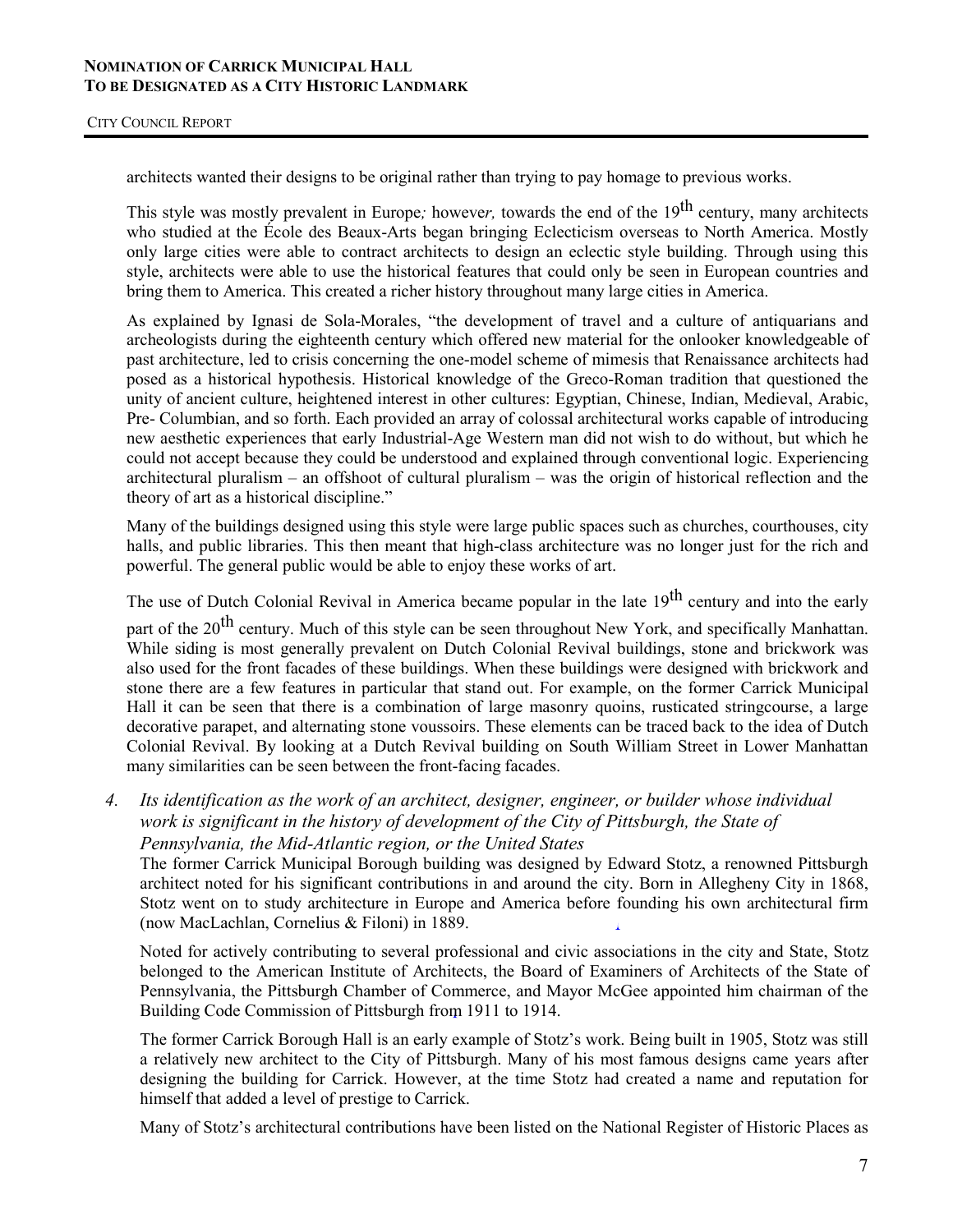well as recognized by the City of Pittsburgh as historic landmarks. These include Fifth Avenue High School, South Side High School, Schenley High School, Kaufman Auditorium, Epiphany Catholic Church, the Oakmont Country Club, and the Monongahela Bank (now Wood Street Station and Wood Street Galleries).

Stotz's firm survives today, although goes by a different name, MacLachlan, Cornelius, and Filoni. Through contact with board member and senior project architect Robert Russ, it was learned that the firm has a file for every building that Stotz designed, except for the Carrick Borough Hall.

*7. Its association with important cultural or social aspects or events in the history of the City of Pittsburgh, the state of Pennsylvania, the Mid-Atlantic region, or the United States;*

As the seat of government for the borough, the former Carrick Municipal Building is directly associated with Carrick's history, development, and the process by which it became part of the City of Pittsburgh. With the fire and police departments also being a part of the building, the former Carrick Municipal Building is also directly associated with upkeep of the borough and social needs.

By the time Carrick became a borough in 1905 much of the area had been settled in and began to see an influx of people. Many of these people were coming in to find job opportunities as Carrick began to flourish with the coal mines and glassworks. Founded as a farming town, Carrick soon transitioned into a more industrial borough, specializing in mining and glassworks. This transition led to many affluent families moving into the area and constructing residences that reflected their social station. Some of these families moved to Carrick because they saw that the area was beginning to become more affluent. One such example was the Winter Family, Alois and Barbara, who were part owners of the Winter Brewing Company located in the South Side. Moving to Carrick to get away from the South Side, the Winters resided in the now historic district 2314 and 2316 Brownsville Road. A *Pittsburgh Leader* article in 1904 described the new Carrick Borough as one of the largest in Pittsburgh now and inhabited by "...wealthy South Side businessmen."

Carrick still shows signs of this era through its many mansions located throughout the neighborhood. The William Wigman House (1425 Brownsville Road), Thomas Sankey Mansion (2727 Churchview Avenue), and the Impton Mansion (no longer standing) are all excellent examples reflective of this period of growth and prosperity. Many of the houses constructed were made from brick and stone. These materials were more expensive at the time and were used as a sign of wealth.

With an influx of people and industries generating revenue, the people of Carrick became increasingly interested in local governance that was more reflective of their interests. As the glassworks and mining industries prospered means of sanitation and transportation into and out of the area became more of a necessity. Since Carrick was a part of Baldwin Township, the entire borough needed to agree on what needed to be done. Knowing this, the people of Carrick and Baldwin realized that they each needed different amenities for their respective areas. The need for different things drove the decision for Carrick to create its own borough. As one of three major towns in the area, Baldwin, Brentwood, and Carrick, the decision to erect a borough building in Carrick was used a sign of wealth as Baldwin and Brentwood did not choose to build such a place. With Carrick becoming a borough and being built up with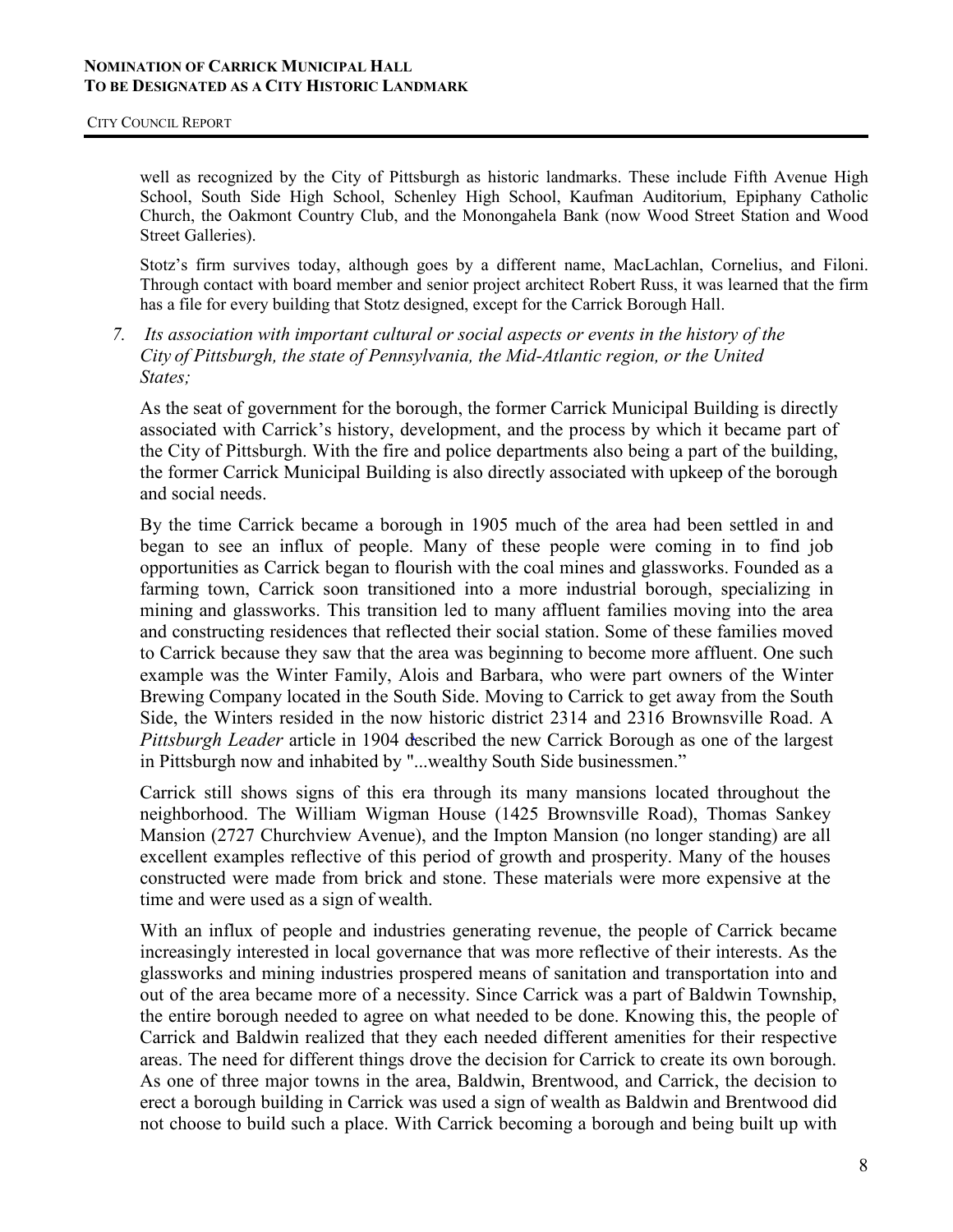homes and businesses a central fire and police station were increasingly necessary amenities for a dense urban environment. The borough building was designed with all three of these uses in mind, creating a building that could house them and be a central feature of the borough.

The most prolific and prominent use of the building came by way of the fire department. The idea of the council members to create a centralized fire department, made for quicker and more efficient responses to accidents, fires, or rescues. Improved fire protection allowed Carrick to build the neighborhood up to create room for all the new inhabitants. Inhabiting the building from its inception, the fire company was the longest running tenant and influenced the building in many ways, from the setback from the curb to the bell tower that once stood on the roof.

Named for its original function, the people of Carrick for all governmental works. Perhaps the most notable of these in relation to the evolution of the City of Pittsburgh was the decision of the voters, and the borough council to be annexed into the city. As mentioned in the above section, in 1927 after debate and deliberation through much of 1926 amongst the town people and council members, Carrick was annexed into the city becoming the  $29<sup>th</sup>$ ward. Unlike in Overbrook, this transition went smoothly due to the citizens and council members of Carrick realizing that their neighborhood was becoming harder to maintain.

The significance of this governance space was that the citizens of Carrick would now be able to go to a place of high authority to request changes to areas of the neighborhood. This came in many ways; the most frequent request was for the renovation of local streets and installation of sanitation methods. One of the main reasons that the borough was Carrick was created was because of their needs for sewage lines and advanced roadways. Through being granted these amenities, the citizens of Carrick were able to prosper because of connections to parts of the city that were once unthinkable to travel to in certain conditions. Through trade with these parts, Carrick became a flourishing town that attracted the attention of many high-class citizens.

## **8. Integrity**

The former Carrick Municipal Hall maintains excellent integrity of location, setting, craftsmanship, feeling, and association. The stone finials, despite being moved from their original position atop corner pedestals, remain intact atop the roof, maintaining a connection to the original design and alluding to significant changes in its past. Similarly, the large segmental arched window on the second story has been altered and now contains four segments (as opposed to the original three) divided by metal (instead of original wood) mullions, with storm windows in the bottom row and panes of glass above, along the archway. Despite this, the overall opening retains its original size and does not detract from the overall integrity of the building. In addition, the fire truck doors have been altered to hold eight panes of glass (as opposed to the original twelve). Regardless, the overall opening remains the original size and does not diminish the overall integrity. The resources have moderate integrity of design as the original parapet was removed and the bell tower deconstructed. However, the primary façade maintains its original two distinctive bays, original openings, and elaborately carved stone sign above the main entrance, which alludes to a more ornate parapet above the two-story bay of the resource. The design of the building has been altered with the removal of the original arched parapet, its reconstruction to a horizontal parapet, and removal of the bell tower attached to the roof of the building. However, the massing, scale, and overall integrity of the building still reflect the architect's original design.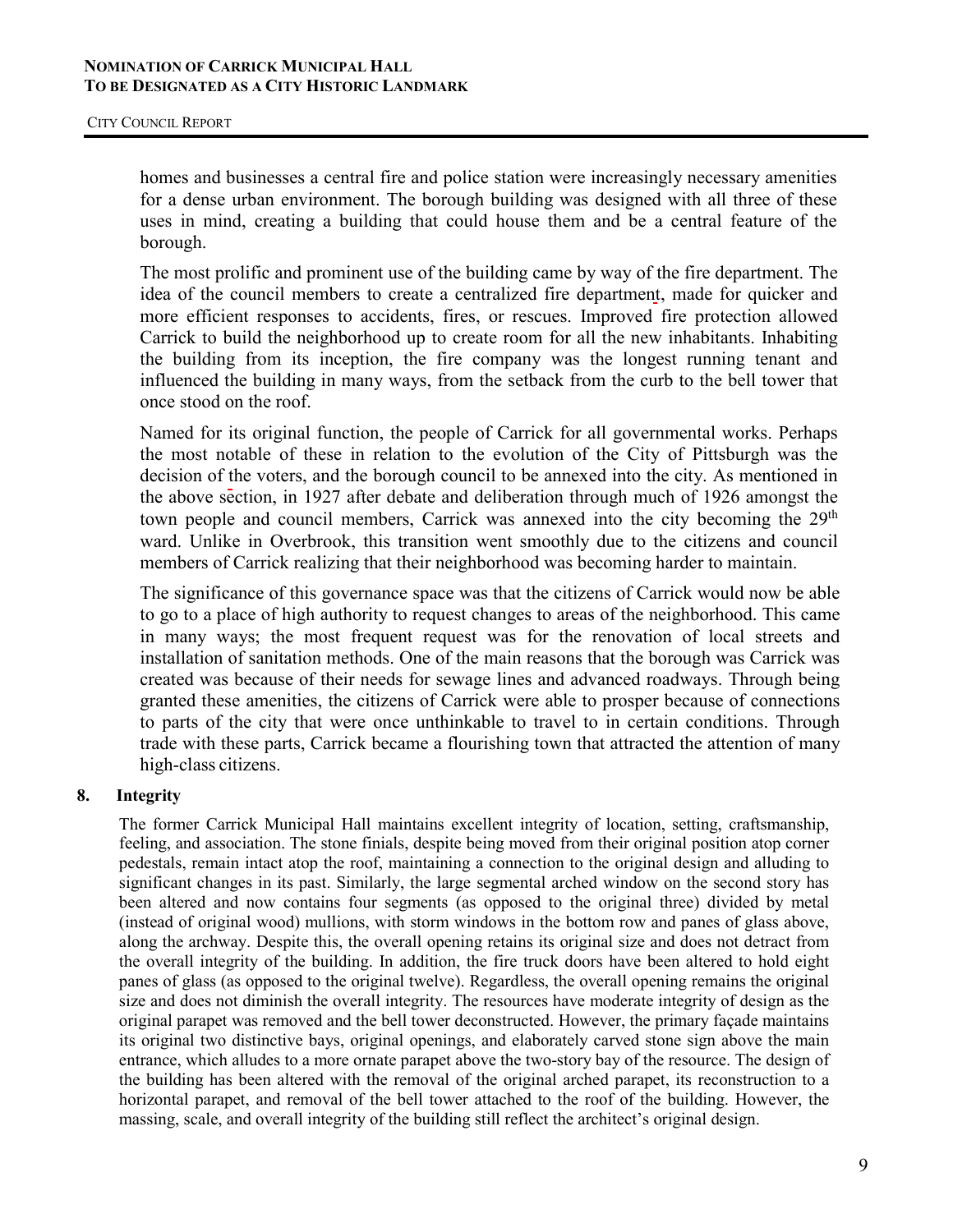## CITY COUNCIL REPORT

## **9. Photos**



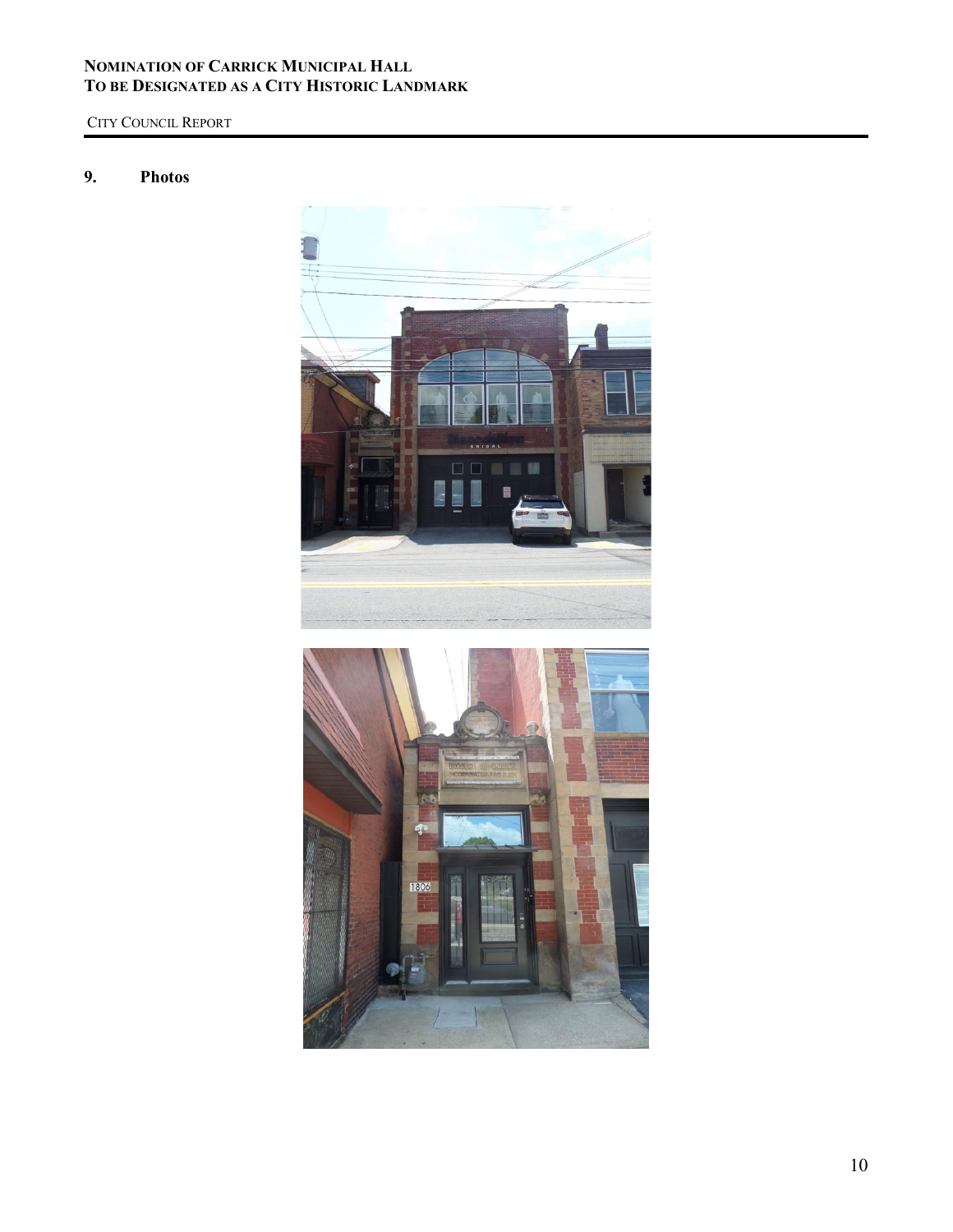CITY COUNCIL REPORT

**10. Maps**

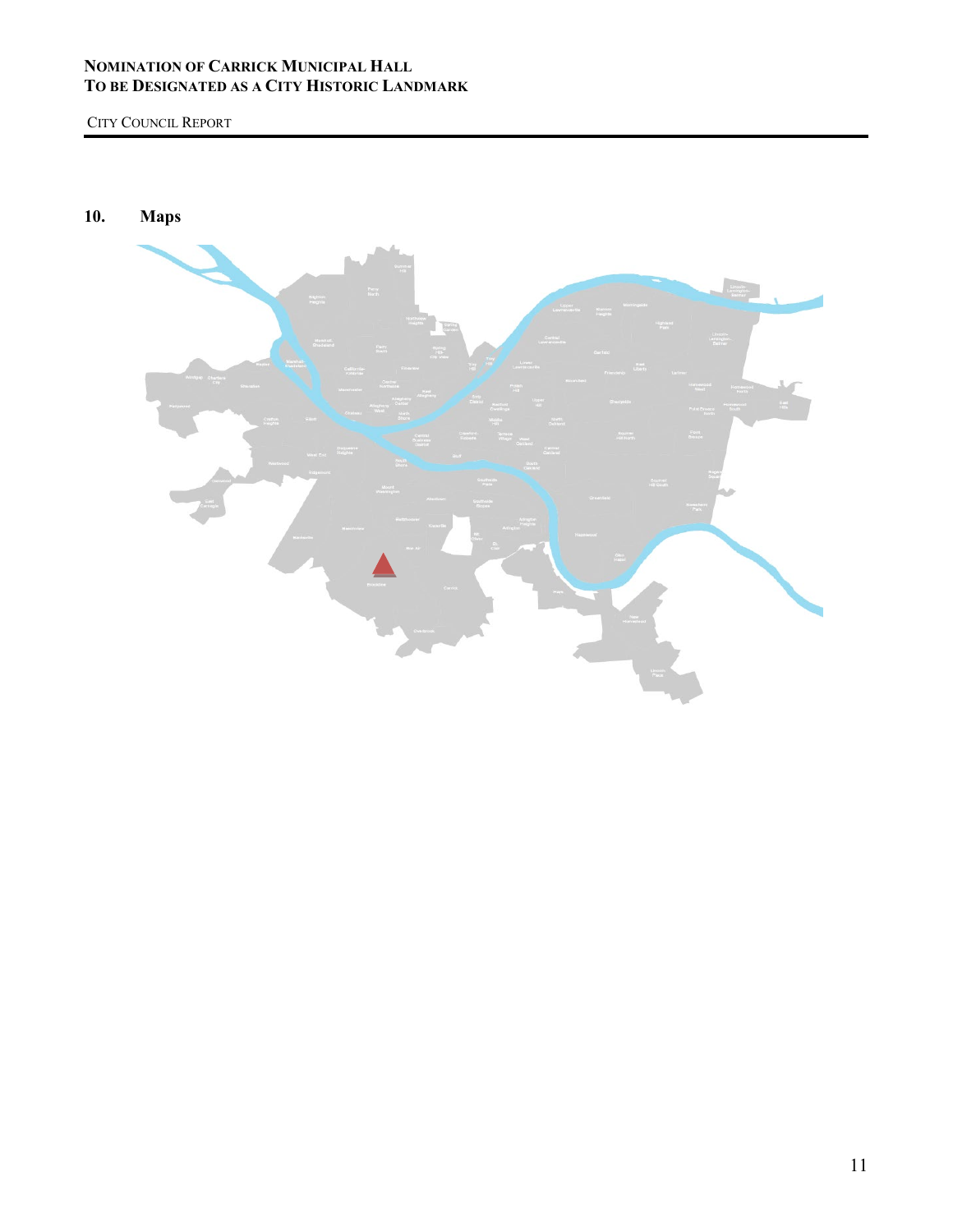# CITY COUNCIL REPORT

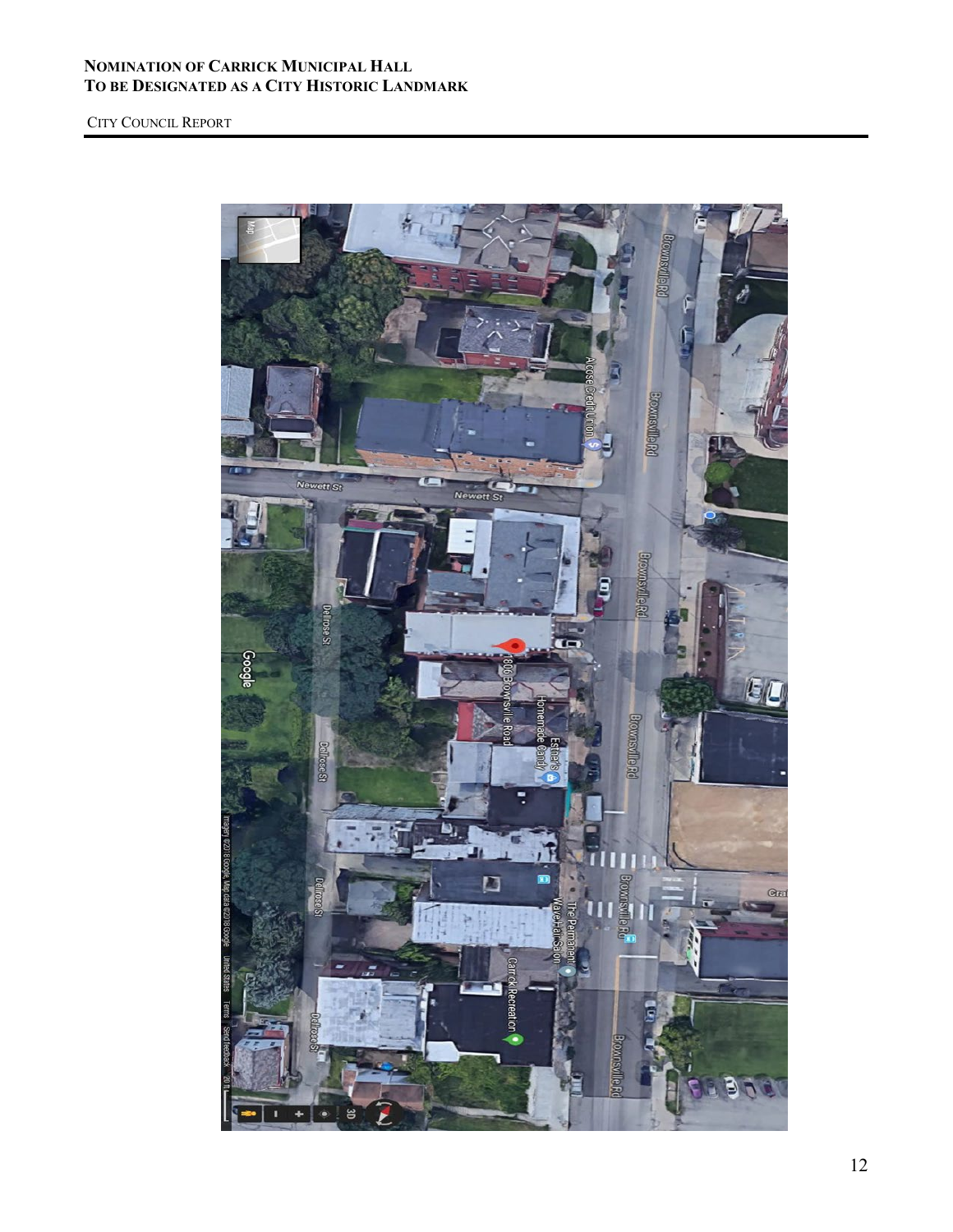CITY COUNCIL REPORT

#### **11. Recommendation of the Historic Review Commission**

The Historic Review Commission held a public hearing regarding the designation of the Carrick Municipal Hall. On December 5, 2018 the Commission voted to recommend to City Council that it designate the Carrick Municipal Hall as historic.

## **12. Recommendation of the City Planning Commission**

The City Planning Commission held a public hearing regarding the designation the Carrick Municipal Hall. On January 29, 2019 the Commission voted to recommend to City Council that it designate the Carrick Municipal Hall as historic.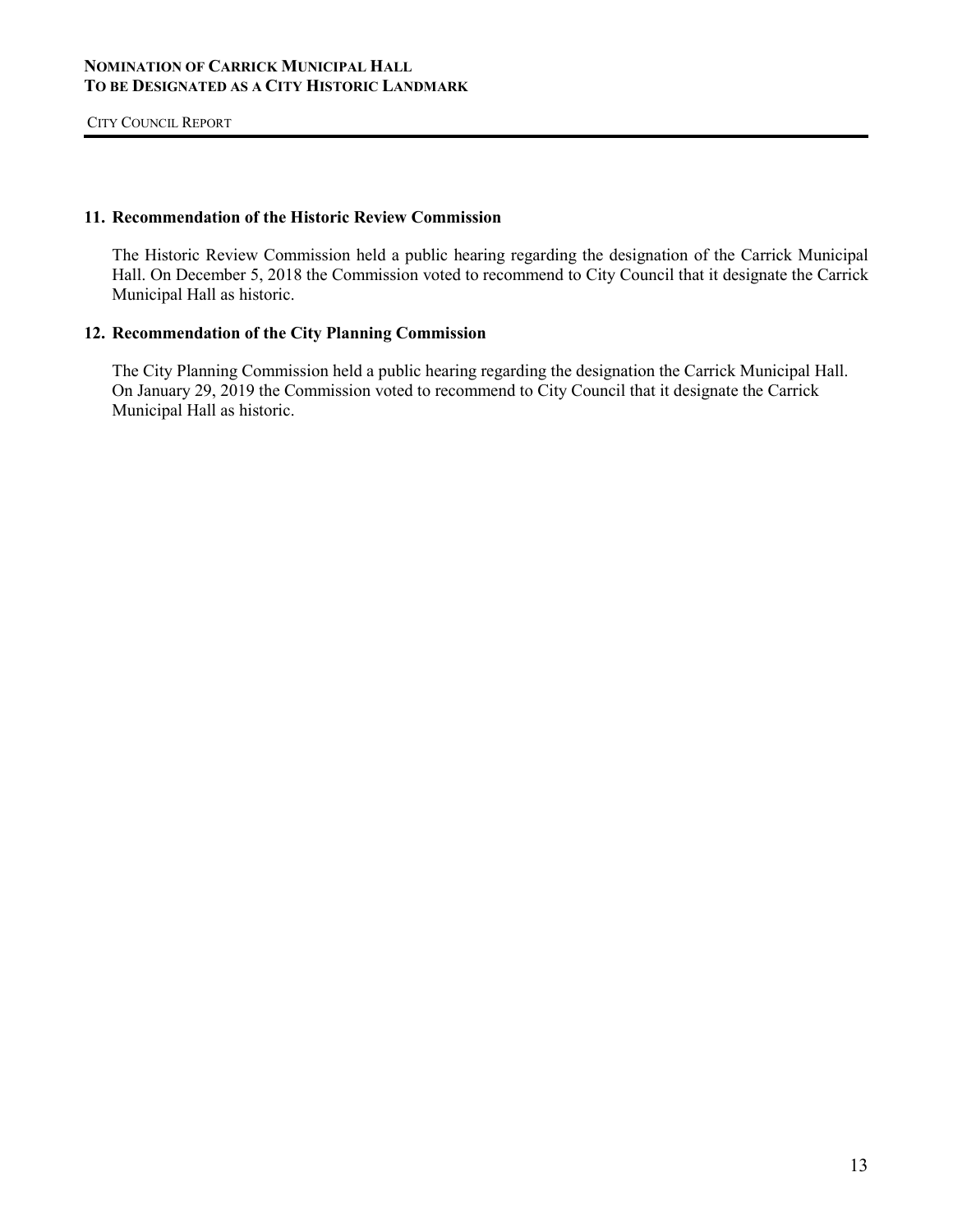CITY COUNCIL REPORT

**13. Meeting Minutes**

**HRC MINUTES – NOVEMBER 7, 2018 – PRELIMINARY DETERMINATION HEARING**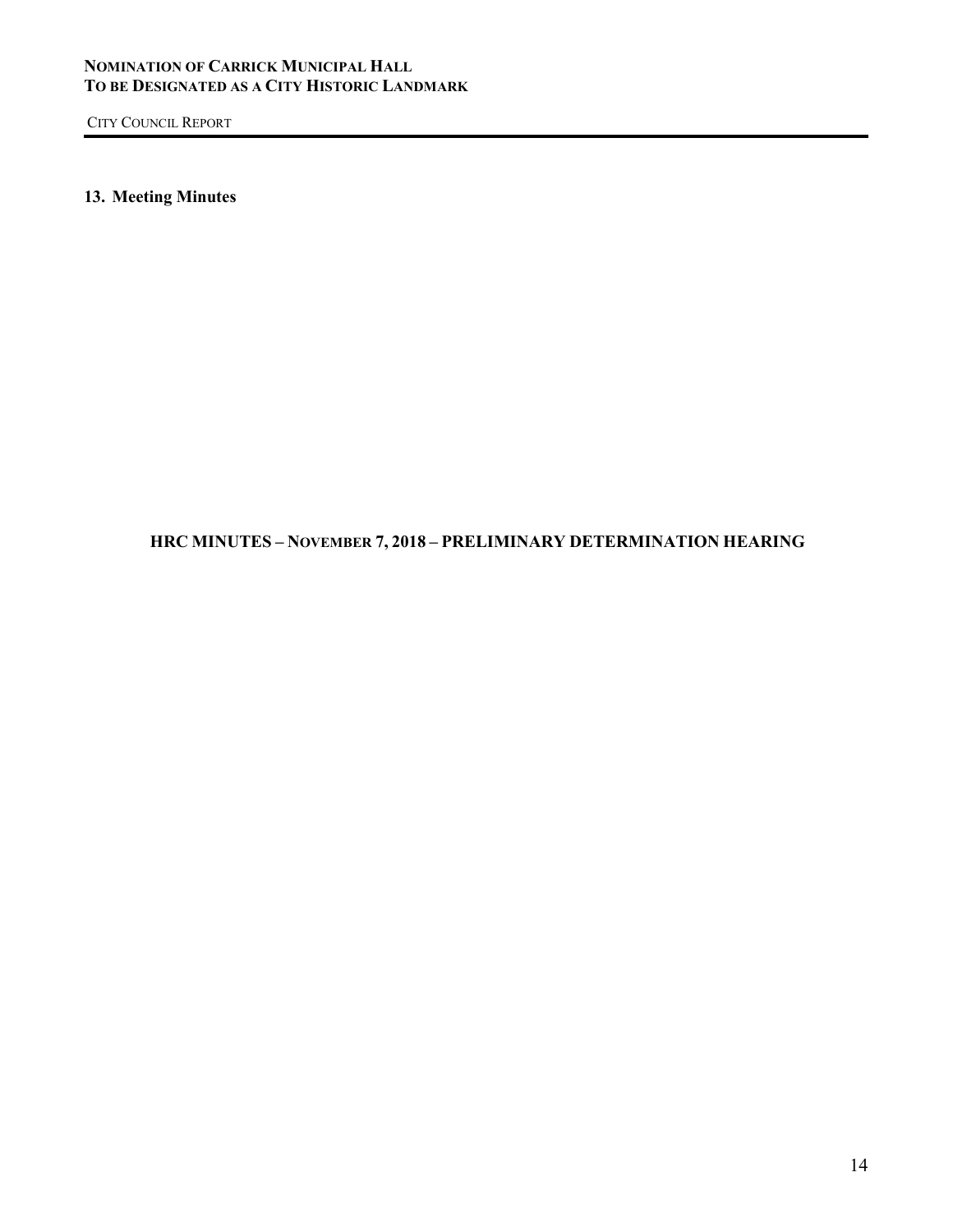CITY COUNCIL REPORT

# *Carrick Municipal Hall 1806 Brownsville Road*

*Pittsburgh HRC – November 7, 2018*

# *Historic Nomination*

| Owner:                                  | Ward: 29th                    |
|-----------------------------------------|-------------------------------|
| Amy and Michael Kuruc<br>28 Adams Court | Lot and Block: 60-L-241       |
| Apollo, PA 15613                        |                               |
|                                         | Inspector:                    |
| <b>Nominator:</b>                       |                               |
| <b>Matthew Falcone</b>                  | Council District:             |
| 417 Lockhart Street                     |                               |
| Pittsburgh, Pa 15212                    | Nomination Received: 10/22/18 |
|                                         |                               |

## **National Register Status: Listed: X Eligible:**

**Proposed Changes:** Nomination for historic designation.

## **Discussion:**

1. Ms. Quinn provides the staff report and gives a short presentation on the property. She states that they will just be deciding if the nomination is viable today. She states that per the nomination is the property is potentially significant under **Criterion 3**, exemplification of an architectural type, style or design distinguished by innovation, rarity, uniqueness, or overall quality of design, detail, materials, or craftsmanship, **Criterion 4**, identification as the work of an architect, designer, engineer, or builder whose individual work is significant in the history or development of the City of Pittsburgh, the State of Pennsylvania, the Mid-Atlantic region, or the United States, and **Criterion 7**, association with important cultural or social aspects or events in the history of the City of Pittsburgh, the State of Pennsylvania, the Mid-Atlantic region, or the United States. She also states that the property has retained integrity and recommends that they find the nomination viable.

## **Motion:**

- 1. Mr. Gastil moves to approve the viability of the nomination.
- 2. Ms. Loysen seconds.
- 3. Ms. Aguirre asks for a vote; all are in favor and motion carries.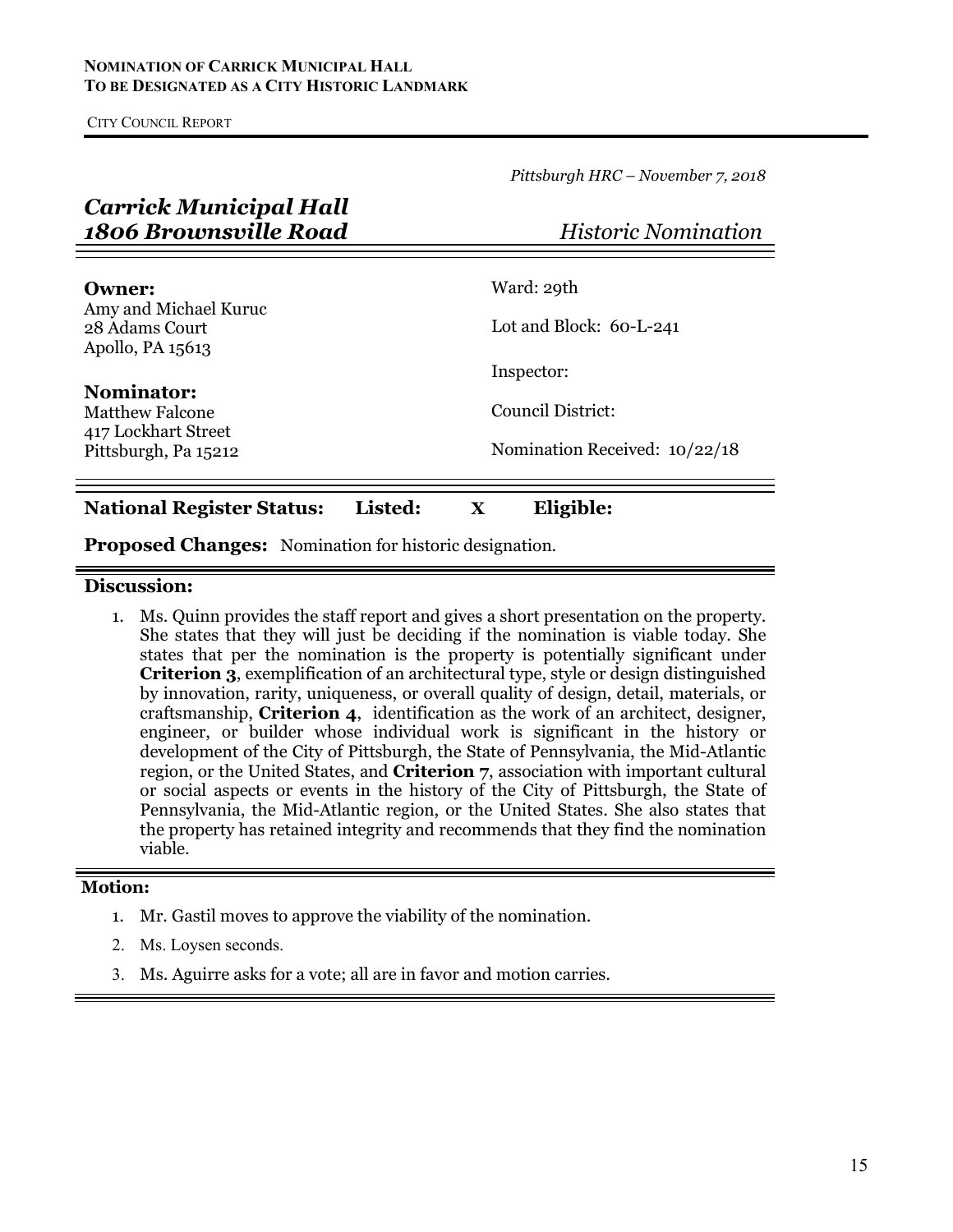CITY COUNCIL REPORT

# **HRC MINUTES – DECEMBER 5, 2018 RECOMMENDATION**

*Pittsburgh HRC – December 5, 2018*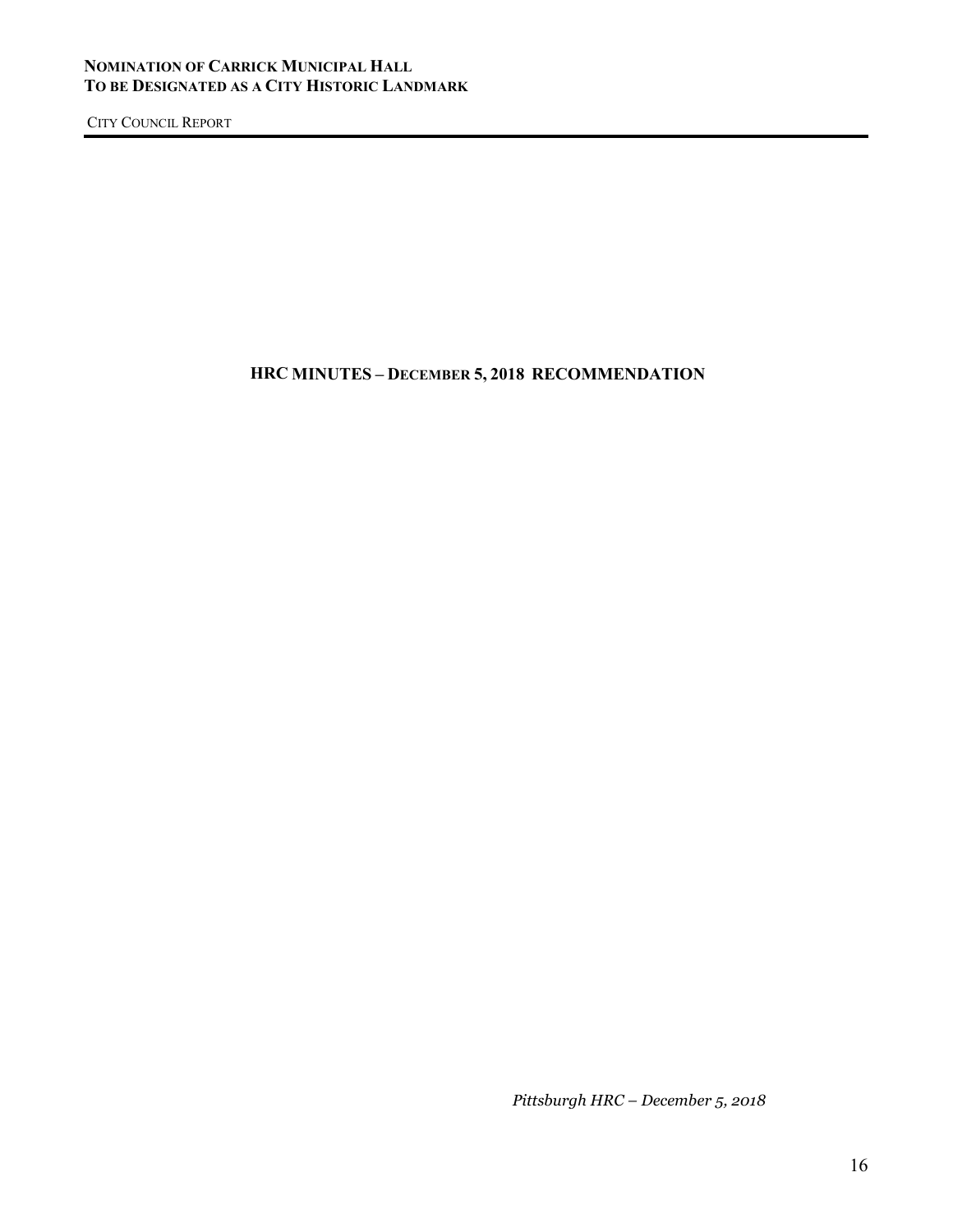CITY COUNCIL REPORT

| <b>Carrick Municipal Hall</b><br>1806 Brownsville Road                       | <b>Historic Nomination</b>                         |
|------------------------------------------------------------------------------|----------------------------------------------------|
| Owner:                                                                       | Ward: 29th                                         |
| Amy and Michael Kuruc<br>28 Adams Court<br>Apollo, PA 15613                  | Lot and Block: $60-L-241$                          |
|                                                                              | Inspector:                                         |
| Nominator:<br>Matthew Falcone<br>417 Lockhart Street<br>Pittsburgh, Pa 15212 | Council District:<br>Nomination Received: 10/22/18 |

# **National Register Status: Listed: X Eligible:**

**Proposed Changes:** Nomination for historic designation.

## **Discussion:**

- 2. Ms. Quinn provides the staff report and gives a short presentation on the property.
- 3. The Commission discusses the nomination.
- 4. Ms. Quinn states that they will be making a recommendation to City Council.
- 5. Ms. Aguirre reads the relevant Criteria for designation from the nomination, which are **Criterion 3**, exemplification of an architectural type, style or design distinguished by innovation, rarity, uniqueness, or overall quality of design, detail, materials, or craftsmanship, **Criterion 4**, identification as the work of an architect, designer, engineer, or builder whose individual work is significant in the history or development of the City of Pittsburgh, the State of Pennsylvania, the Mid-Atlantic region, or the United States, and **Criterion 7**, association with important cultural or social aspects or events in the history of the City of Pittsburgh, the State of Pennsylvania, the Mid-Atlantic region, or the United States.
- 6. Mr. Gastil states that there is public comment.
- 7. Mr. Antonio Parente steps to the podium; he worked on the nomination and speaks about the changes that have happened in the neighborhood and the importance of preserving the existing neighborhood fabric and remembering the neighborhood's history.

## **Motion:**

- 4. Mr. Gastil moves to recommend approval of the nomination to City Council.
- 5. Mr. Harless seconds.
- 6. Ms. Aguirre asks for a vote; all are in favor and motion carries.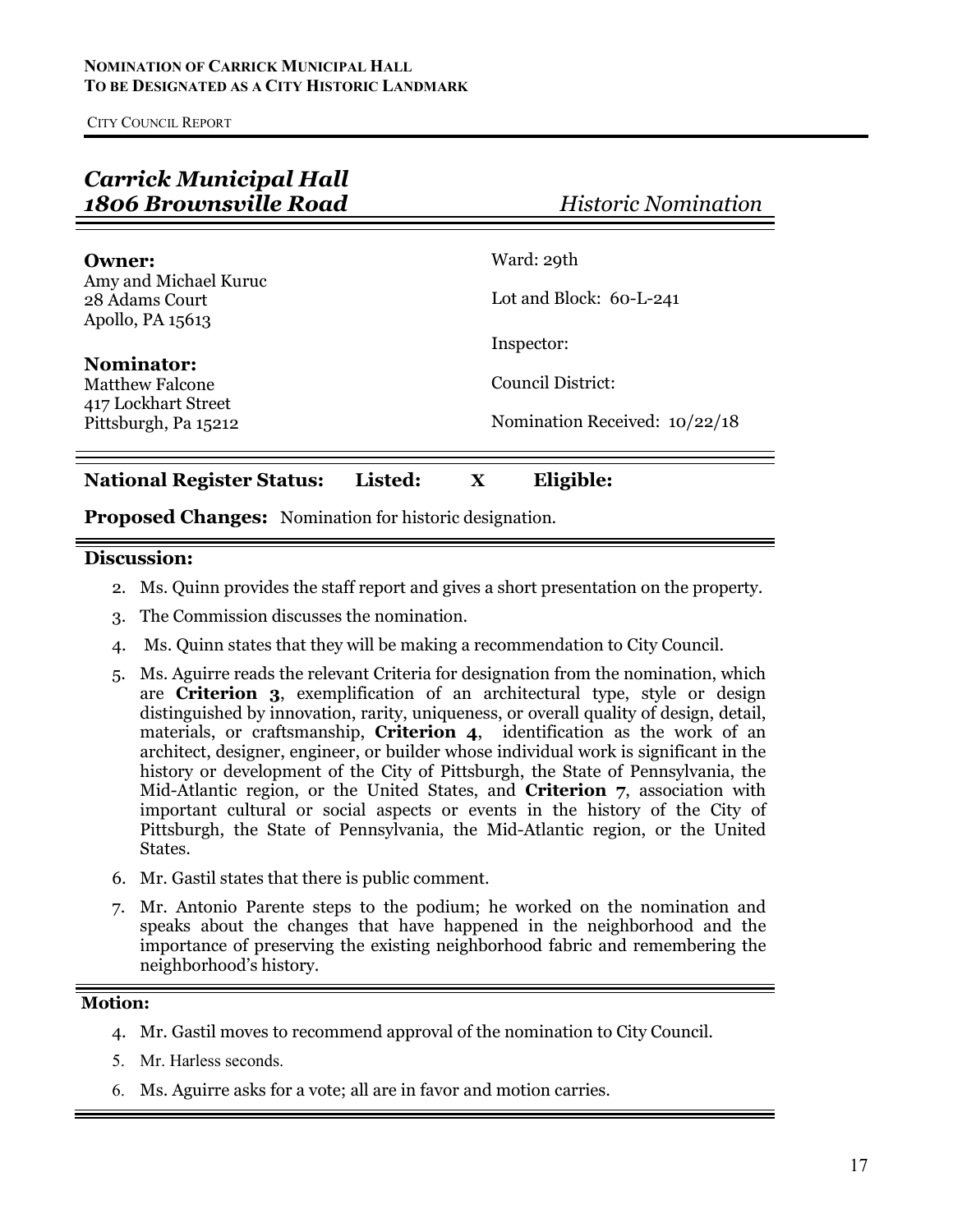CITY COUNCIL REPORT

**PLANNING COMMISSION MINUTES –JANUARY 29, 2019**

C. DEVELOPMENT REVIEWS